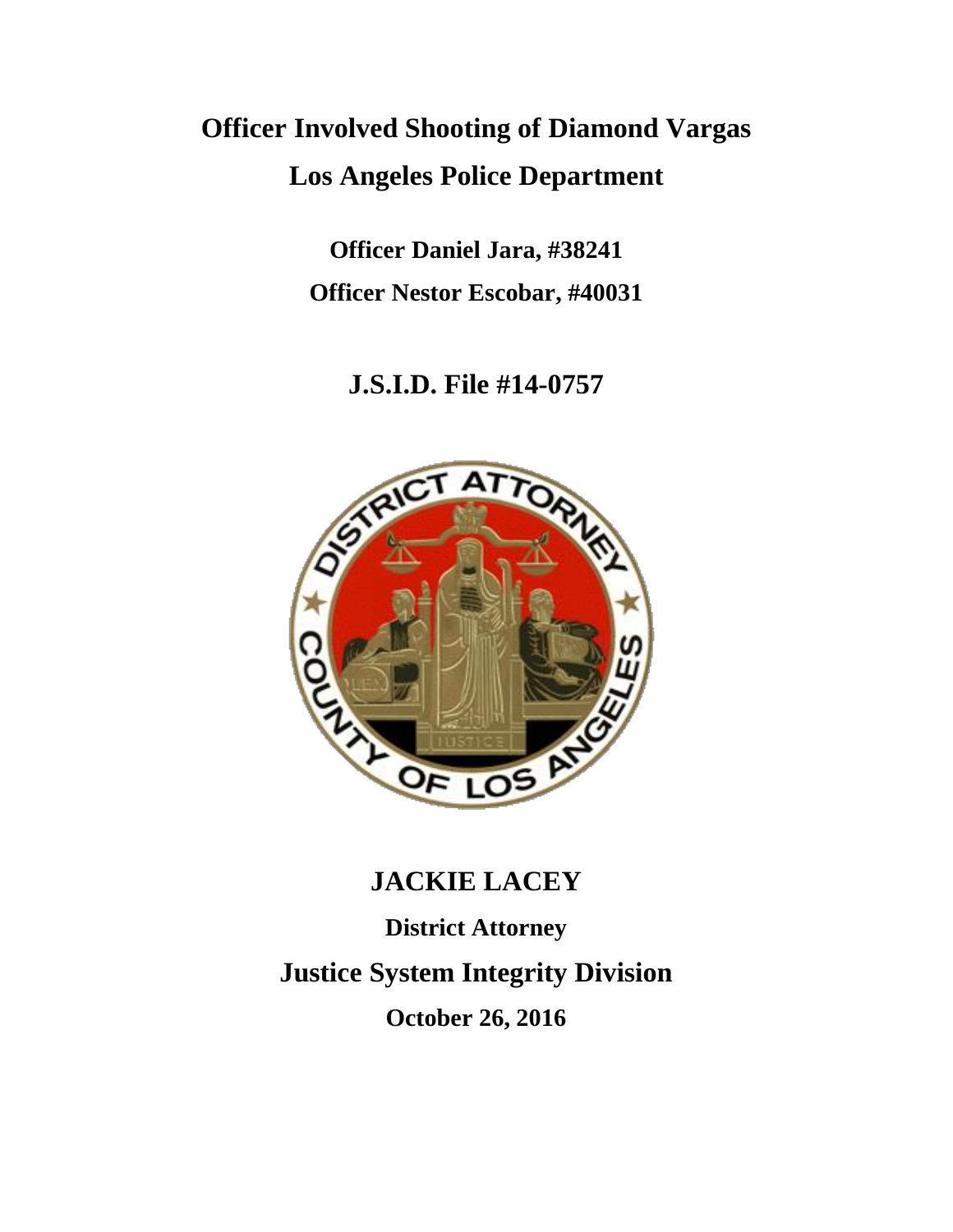#### **MEMORANDUM**

- TO: COMMANDER ROBERT A. LOPEZ Los Angeles Police Department Force Investigation Division 100 W. First Street, Suite 431 Los Angeles, California 90012
- FROM: JUSTICE SYSTEM INTEGRITY DIVISION Los Angeles County District Attorney's Office
- SUBJECT: Officer Involved Shooting of Diamond Vargas J.S.I.D. File #14-0757 F.I.D. File #078-14
- DATE: October 26, 2016

The Justice System Integrity Division of the Los Angeles County District Attorney's Office has completed its review of the December 26, 2014, non-fatal shooting of Diamond Vargas by Los Angeles Police Department (LAPD) Officers Daniel Jara and Nestor Escobar. It is our conclusion that the officers acted in lawful self-defense and defense of others.

The District Attorney's Command Center was notified of the shooting on December 26, 2014, at approximately 3:27 a.m. The District Attorney Response Team responded and was given a briefing and a walk-through of the scene.

The following analysis is based on reports prepared by the Los Angeles Police Department (LAPD), submitted to this office by detectives with the LAPD Force Investigation Division. Officers Jara and Escobar's compelled statements were not considered as part of this analysis.

#### **FACTUAL ANALYSIS**

 $\overline{a}$ 

Heather Mulkey and Diamond Vargas have been in a volatile, on and off again relationship since 2003. According to Mulkey, Vargas has been diagnosed with schizophrenia and bipolar disorder and is subject to hallucinations and extreme paranoia. Vargas does not take her prescribed medication and her behavior has been worsening in the past year.

On December 25, 2014, at approximately 11:05 p.m., Mulkey and Vargas went to the Hollywood and Highland Center to get something to eat. They rode together on Mulkey's motorized scooter and parked in the subterranean parking structure located at 6801 Hollywood Boulevard in the City of Los Angeles.<sup>1</sup> While in the restaurant, Vargas became increasingly paranoid about other individuals around them. Vargas was loud and disruptive and began arguing with Mulkey. The restaurant owner asked them to leave. In fear of Vargas' erratic behavior, Mulkey fled to the

<sup>&</sup>lt;sup>1</sup> Vargas and Mulkey were separated and not living together but had spent Christmas Day together.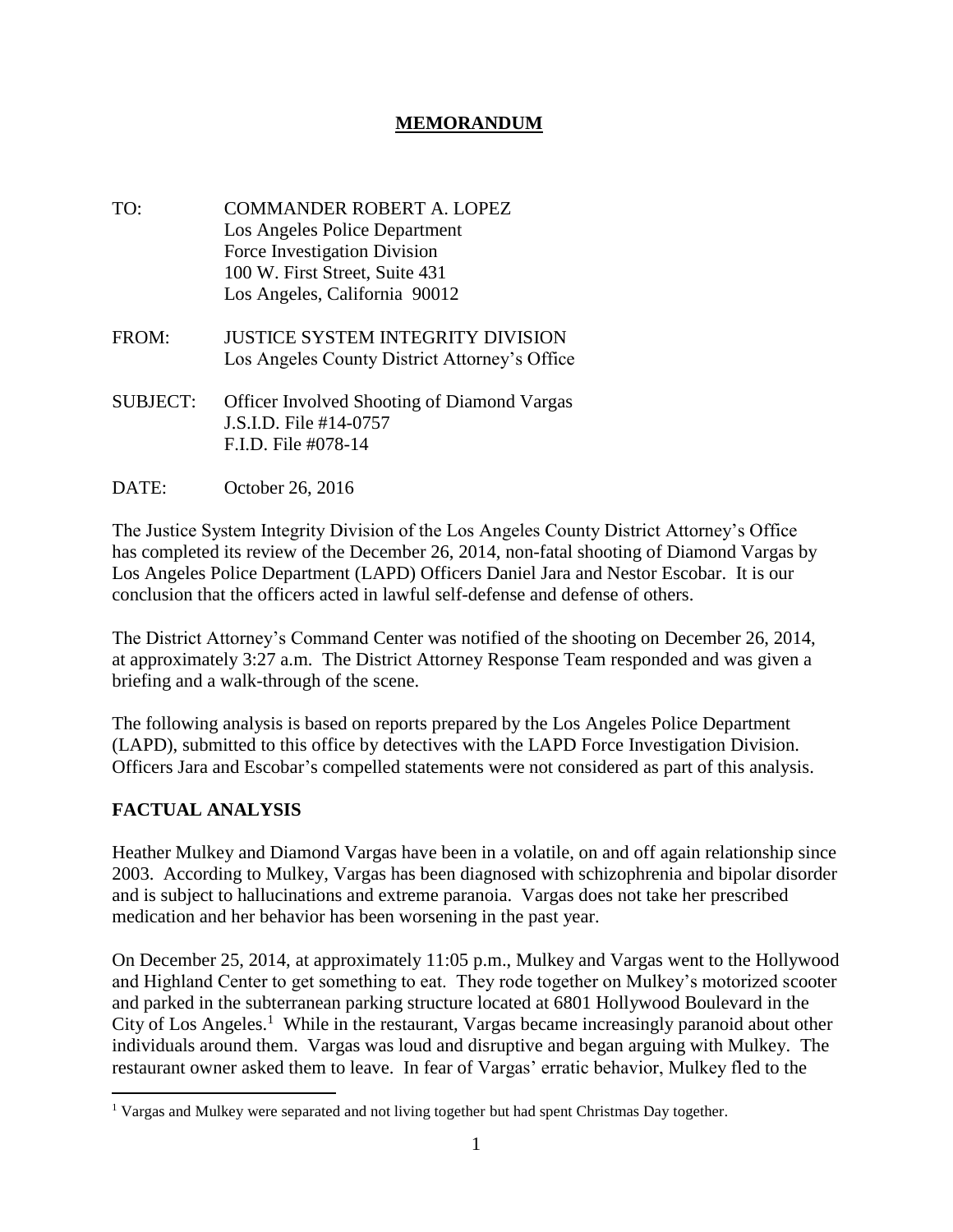parking garage in an attempt to escape from Vargas. Mulkey's scooter had a dead battery so she walked it down to the third level in order to hide from Vargas while she attempted to jump start it.

Moments after Mulkey reached the third level, Vargas arrived in a taxi. Vargas exited the cab and began screaming at Mulkey and knocked over her scooter. Mulkey hid behind a parked car and watched as Vargas repeatedly hit her scooter with a small wooden bat Vargas had in her backpack. Mulkey screamed for help. An unknown citizen alerted parking supervisor Jorge Jaime to the incident and he immediately responded to the third level. Mulkey ran to Jaime and told him that Vargas was trying to hit her with a bat. Jaime radioed assistant parking supervisor Al Dawoud and requested assistance. Before leaving the office, Dawoud instructed an employee to dispatch Hollywood and Highland Center security personnel to the location.

Dawoud, parking supervisor Linda Silguero and parking employee Yacoub Yacoub, joined Jaime on the third level. They observed Vargas vandalizing the scooter with the bat. Dawoud approached Vargas and asked, "What is happening?" Vargas dropped the bat and pulled out a handgun from inside her leather jacket. From a distance of twenty feet, Vargas pointed the gun at Dawoud, Silguero, Yacoub and Jaime. In fear for their lives, all four ran into an enclosed escalator lobby several aisles away. At the same time, security employee Charles McNeal arrived on the third level via the escalator. As he exited the escalator lobby, McNeal observed the parking structure employees running toward him. McNeal then saw Vargas pointing a handgun in his direction. McNeal took cover inside the enclosed lobby with the others. Dawoud radioed the office and instructed them to call the police.

While awaiting the police's arrival, the witnesses observed Vargas continuing to argue with Mulkey, who was still hiding behind parked cars. Vargas intermittently pointed the gun at Mulkey and to her own head. On one occasion, Vargas pointed the gun in the direction of the escalator lobby.<sup>2</sup>

On December 26, 2014, at 1:25 a.m., a LAPD radio call was broadcast to patrol units regarding an "ADW (assault with a deadly weapon) suspect there now, 6801 Hollywood Boulevard, in the parking structure. Suspect is a female, white, armed with a gun, fist fighting with other females." LAPD uniformed Officers Alex Garcia and Cairo Palacios were the first officers to arrive on scene. The officers immediately observed Mulkey screaming in a parking aisle. Palacios could not understand Mulkey, however, Garcia heard her saying, "The gun doesn't have a firing pin! The gun doesn't have a firing pin!" The officers then observed Vargas further down the same aisle, pointing a handgun to her head.<sup>3</sup> Garcia and Palacios exited their patrol car, unholstered their service weapons and took cover behind their vehicle. Vargas moved out of their view behind a parked car.

 $\overline{a}$ 

<sup>&</sup>lt;sup>2</sup> Security employee Nicolas Vega captured cell phone video of Vargas prior to the police's arrival. The escalator lobby is surrounded by large glass windows. In the video, Vargas can be seen walking back and forth in one of the parking aisles. It appears that she is speaking to someone in front of her while gesturing with both arms. At one point, Vargas turns toward Vegas with her right hand extended in his direction. The camera pans down to the ground and a voice is heard saying, "She's pointing that shit …oh, shit!" The video ends at that point.

<sup>&</sup>lt;sup>3</sup> Mulkey later told investigators that she had seen Vargas in possession of the same handgun on a prior occasion. Vargas told Mulkey that her roommate had removed the firing pin. Garcia told investigators that he did not accept Mulkey's statement as fact and that he considered the handgun to be a threat.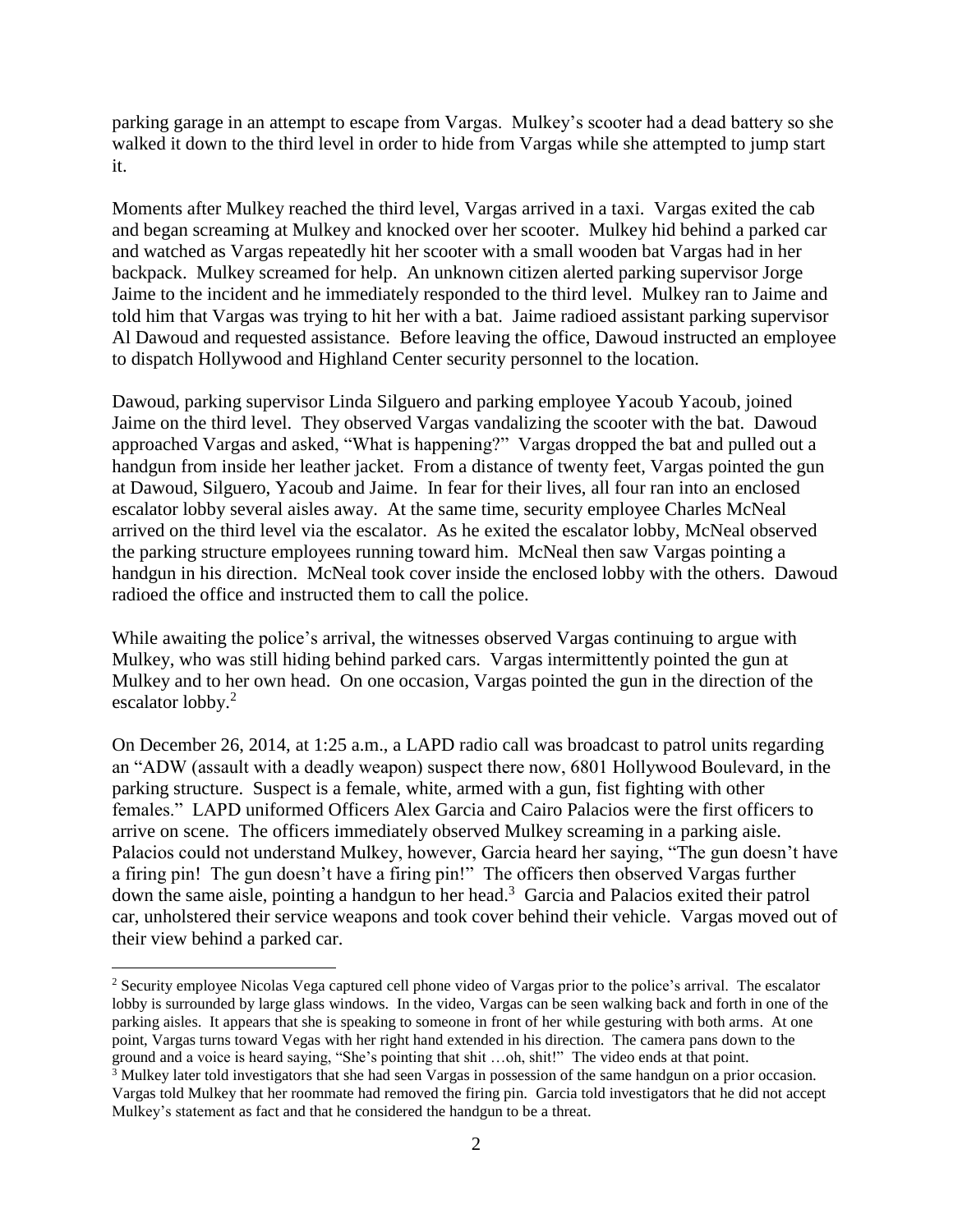LAPD uniformed Officers Daniel Schneider and Bryant Teongnoi were the next officers to arrive and parked behind Garcia and Palacios, followed by LAPD uniformed Officers Daniel Jara and Thomas Barajas. Garcia advised the officers that Vargas was armed and pointed out the location where he had last seen her. At the same time, LAPD uniformed Officers Nestor Escobar and Xiuhnenetl Lopez arrived on scene. Lopez observed Vargas holding a handgun north of her location and saw Mulkey crying to her left. Lopez detained Mulkey and placed her into a patrol vehicle after patting her down. Mulkey told Lopez that Vargas wanted to kill herself and was armed with a gun and had pointed it at Mulkey.

Officers positioned themselves in varying locations in an attempt to locate Vargas. Schneider took cover on the left side of a large concrete pillar while Jara and Escobar took cover on the right side of the same pillar. Schneider and Escobar were armed with their service weapons while Jara was armed with a shotgun. From his position, Schneider observed Vargas standing behind a silver vehicle downrange from them. Schneider could see something in Vargas' right hand, but could not make it out clearly. However, based upon the fact that both Garcia and Mulkey stated that Vargas was armed, he believed she was holding a gun. Schneider told Vargas, "Drop what you have in your hands! Put your hands up!" at least three times. Vargas did not comply. Instead, Vargas pointed what he believed to be a gun directly at them. Schnieder yelled, "She's pointing the gun at us! She's pointing the gun at us!"

As Vargas pointed the gun at Schneider, Jara and Escobar, Escobar fired two rounds from his service weapon and Jara fired three rounds from his shotgun. Vargas fell to the ground. According to Schneider, he did not fire his service weapon because he did not believe he could fire accurately from the distance he was from Vargas.

Jaime observed Vargas pointing the gun to her head when the police arrived. Jaime heard an officer order her to put the gun down twice. Vargas pointed the gun toward the officers followed by three to four gunshots. Vargas fell to the ground. Jaime did not see the officers fire their weapons because his view was blocked by pillars and parked cars.

According to Dawoud, Vargas told the first officers to "Step back!" while pointing the gun to her head. An officer told her, "Put the gun down, please, put the gun down." Vargas did not listen and instead pointed the gun at the officers. The police fired at her and she fell to the ground. A few seconds later, Vargas tried to pick up the gun and turn toward the police. Dawoud heard more gunfire and believed that Vargas was struck in the leg.

According to McNeal, he saw the police officers draw their service weapons, approach Vargas and order her to put the gun down three times. Vargas pointed the gun at the officers which was followed by five to six gunshots.

Mulkey did not see the shooting because she had been placed into the back seat of a police vehicle. She heard approximately seven gunshots. Mulkey believed that Vargas was on a suicide mission and wanted the police to kill her because she refused to drop the gun when the officers ordered her to do so.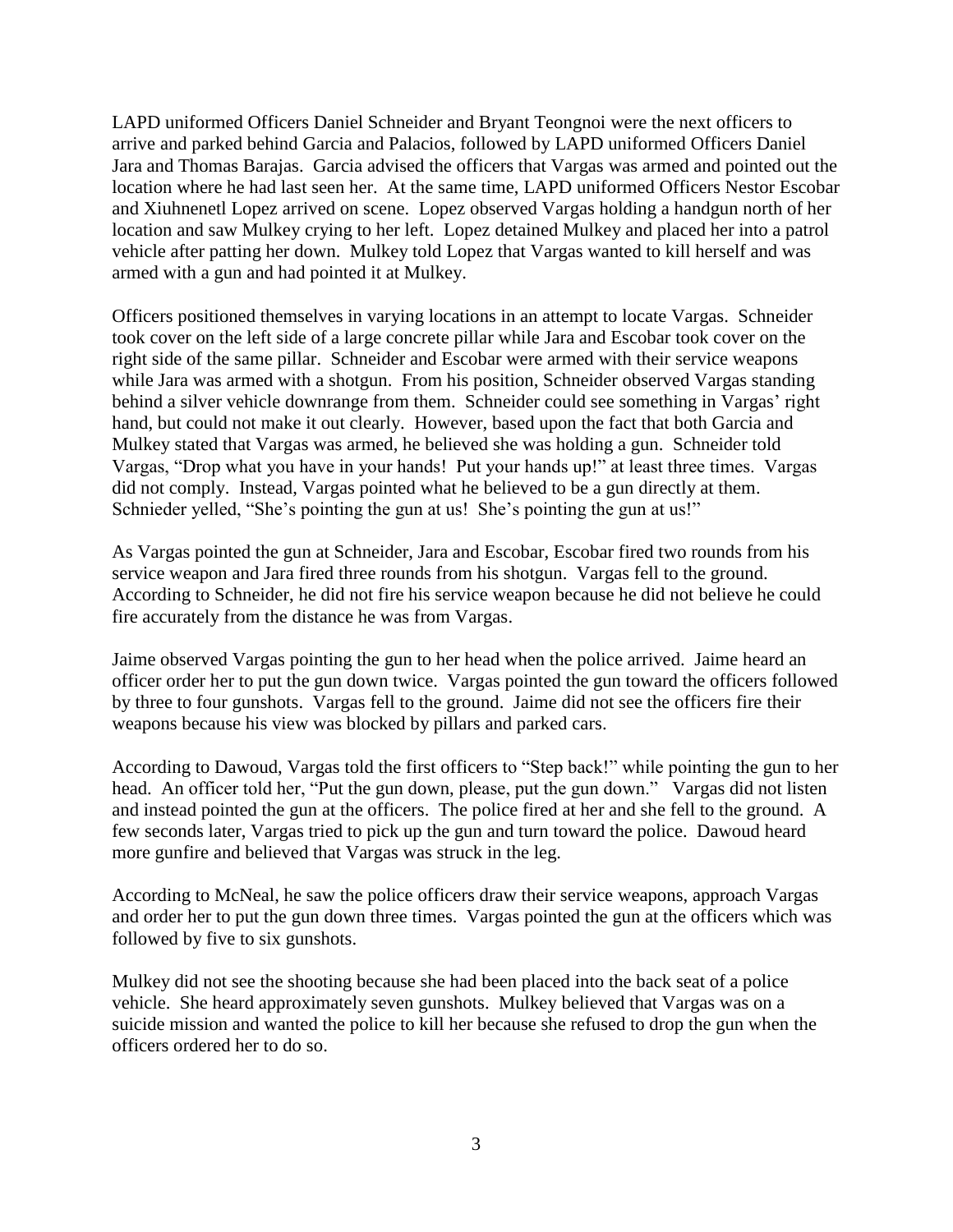Officers approached Vargas and took her into custody. Vargas told the arresting officers that she had wanted them to kill her.

A .22 caliber semiautomatic firearm was recovered on the ground next to Vargas. The firearm contained one round in the chamber and one round in the magazine.<sup>4</sup>

Personnel from the Los Angeles Fire Department responded to the location and transported Vargas to Cedars-Sinai Medical Center where she was treated for shotgun wounds to the left knee and leg. While being transported to the hospital, Vargas repeatedly asked, "Why didn't they kill me?"

Vargas was charged in case BA432470 with two counts of assault with a semiautomatic firearm upon a peace officer and four counts of assault with a semiautomatic firearm. On July 12, 2016, after a jury trial, Vargas was convicted of one count of assault with a semiautomatic firearm, along with personal use of a firearm allegations. 5 The jury was unable to reach verdicts on the remaining counts and a mistrial was declared. Sentencing is scheduled for October 31, 2016. Vargas also faces a second strike allegation pursuant of Penal Code section 1170.12 and a serious felony allegation pursuant to Penal Code section 667(a)(1). Vargas has a prior conviction for assault with a firearm and robbery. A decision on whether to retry the remaining five counts has not been made.

#### **LEGAL ANALYSIS**

 $\overline{a}$ 

The use of deadly force in self-defense or in defense of another is justifiable if the person claiming the right actually and reasonably believed (1) that he or the person he was defending was in imminent danger of being killed or suffering great bodily injury, (2) that the immediate use of force was necessary to defend against that danger, and (3) that he used no more force than was reasonably necessary to defend against that danger. See, *CALCRIM No. 505*.

"The 'reasonableness' of a particular use of force must be judged from the perspective of a reasonable officer on the scene, rather than with the 20/20 vision of hindsight…. The calculus of reasonableness must embody allowance for the fact that police officers are often forced to make split-second judgments -- in circumstances that are tense, uncertain, and rapidly evolving - about the amount of force that is necessary in a particular situation." *Graham v. Connor* (1989) 490 U.S. 386, 396-397.

In *Graham*, the United States Supreme Court held that the reasonableness of the force used "requires careful attention to the facts and circumstances of each particular case." "Thus we must avoid substituting our personal notions of proper police procedures for the instantaneous decision of the officer at the scene. We must never allow the theoretical, sanitized world of our imagination to replace the dangerous and complex world that policemen face every day. What constitutes 'reasonable' action may seem quite different to someone facing a possible assailant

<sup>4</sup> The firing pin was present in Vargas' handgun and the weapon was operable. However, due to a broken/missing extractor spring, the discharged cartridge cases would not reliably extract from the weapon. Also, the magazine lip had to be slightly bent open to allow the loading and cycling of the cartridges.

<sup>5</sup> The jury convicted Vargas on the count alleging Dawoud as the victim.